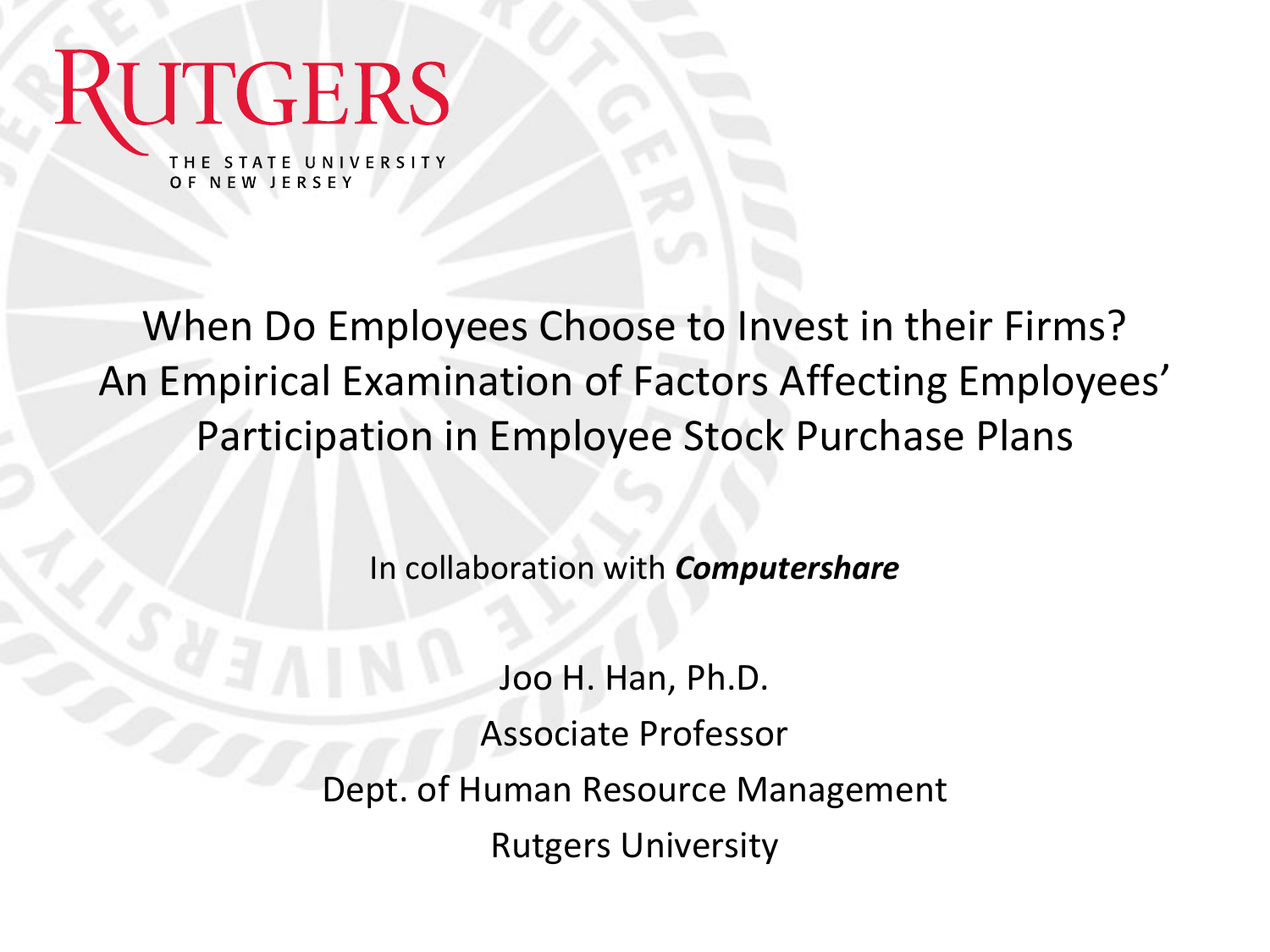## Background

- Employee stock ownership as a highly effective means to increase employee engagement and performance (Kruse et al., 2010)
- Many leading companies across various industries (e.g., Hilton, Cisco, Goldman Sachs, Delta Airlines) offer ESPPs.
	- Employees can purchase their company stocks usually at a discount price (Rosen, 2021).
- Not all employees participate in ESPPs!
	- A study conducted by Fidelity and Radford revealed that only about 28% of eligible workers in the U.S. participate in ESPPs in 2016 (Burg, Cervino, Kuhn, & Paleka, 2017).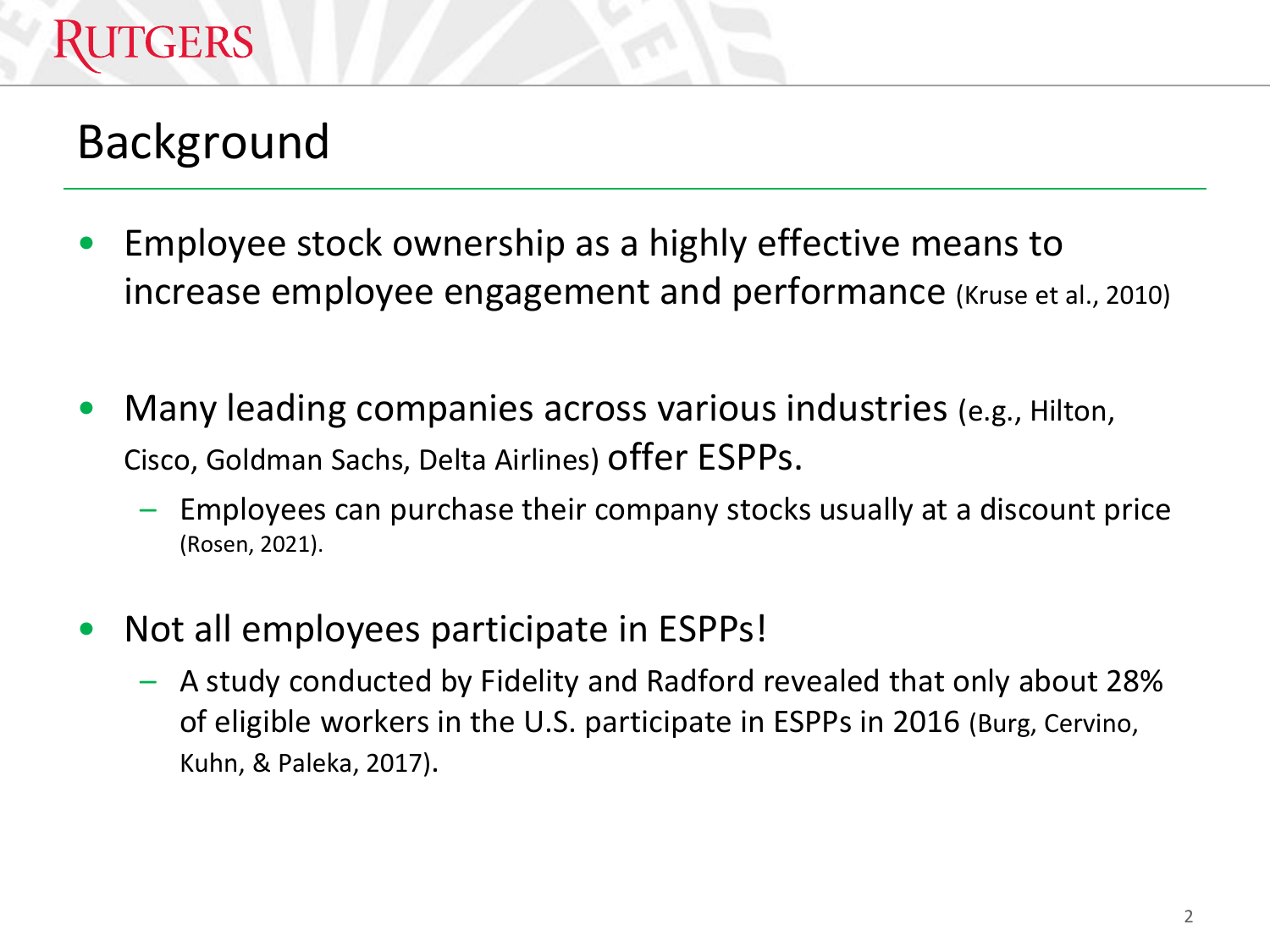# Increasing Employee Participation

• Research question

**RUTGERS** 

- What factors influence employees' participation in ESPPs?
- Study focus & hypotheses
	- ESPP design features: discount rate
		- "Threshold" effect?
	- Company stock prices
		- **Trajectory**: how stock price increased or decreased (e.g., 5% increase)
		- **Volatility**: how much variability did it display to achieve a certain increase or decrease
	- Environmental factors
		- COVID-19: before and after the onset of the crisis



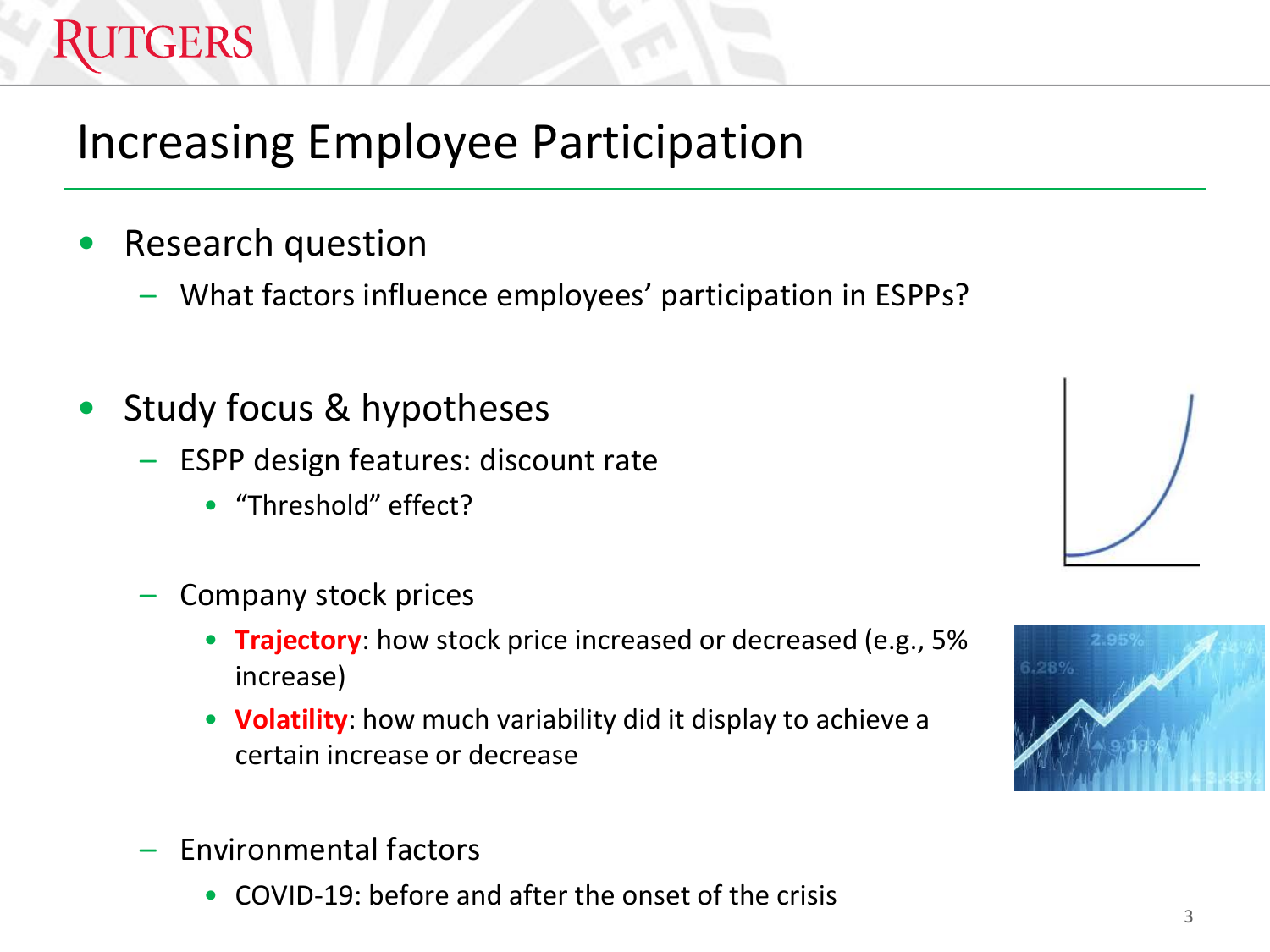#### **TGERS**

### The Computershare Data

- ESPP data from 40 companies
	- Two companies using multiple plans (total # of plans  $= 42$ )
	- 20 different industry sectors
	- Finance/insurance 20%, healthcare 7.5%, real estate 7.5%, electric 7.5%
	- NYS: 75% (30 out of 40), NASDAQ: 22.5% (9 out of 40), NMS: 2.5% (1 out of 40)
- Employee contribution activities in **2018 through 2021**
	- Total # of purchases: **1,015** (both qualified and nonqualified plans)
	- The mean was 9.1 purchases per firm per year (min  $=$  1, max  $=$  122)
- Outcome variable
	- **Participation rate:** % of employees who participated in the purchases (over total eligible employees)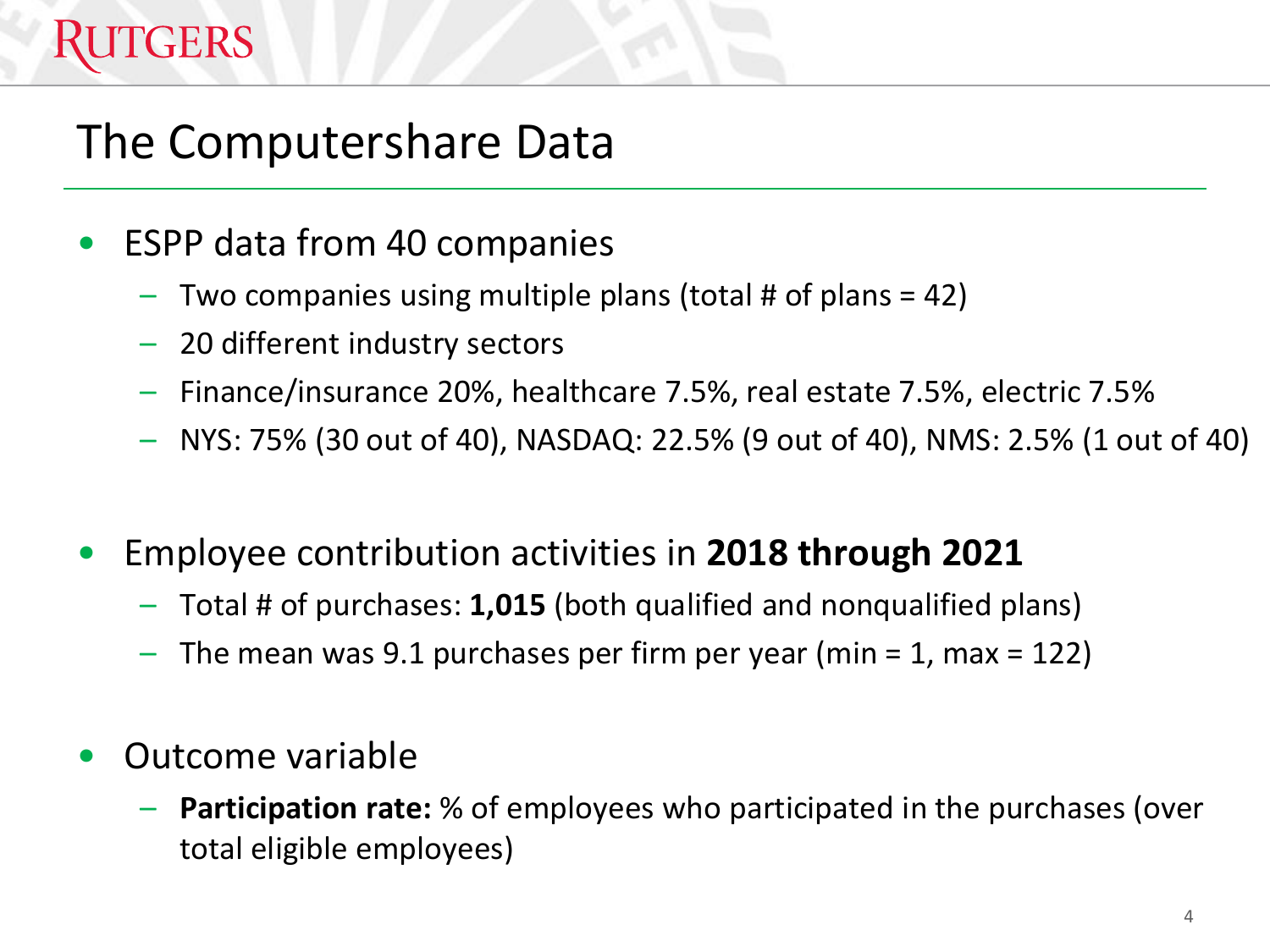### **RUTGERS**

#### ESPP Features

#### • Plan types

|                     | Freq. |      |
|---------------------|-------|------|
| 423-qualified plans | 31    | 74%  |
| Non-qualified plans | 11    | 26%  |
| Total               | 47    | 100% |

#### • Purchase frequency

|                   | Freq. | ℅    |
|-------------------|-------|------|
| Weekly            | 2     | 5%   |
| <b>Bi-Monthly</b> | 1     | 2%   |
| <b>Monthly</b>    | 9     | 21%  |
| Quarterly         | 14    | 33%  |
| Semi-annual       | 12    | 29%  |
| Annual            | 4     | 10%  |
| <b>Total</b>      | 42    | 100% |

#### • Discount

| Discount %   | Freq. | ℅    |
|--------------|-------|------|
| 0            | 10    | 24%  |
| 5            | 10    | 24%  |
| 10           | 4     | 10%  |
| 15           | 17    | 40%  |
| 20           | 1     | 2%   |
| <b>Total</b> | 42    | 100% |

#### • Employer match

|                                         | Freq.            |      |
|-----------------------------------------|------------------|------|
| Yes                                     | $\boldsymbol{z}$ | 5%   |
| Note. these 2 plans offered no discount |                  |      |
| No                                      | 40               | 95%  |
| Total                                   | 47               | 100% |

– The amount of match ranged from 11% to 15%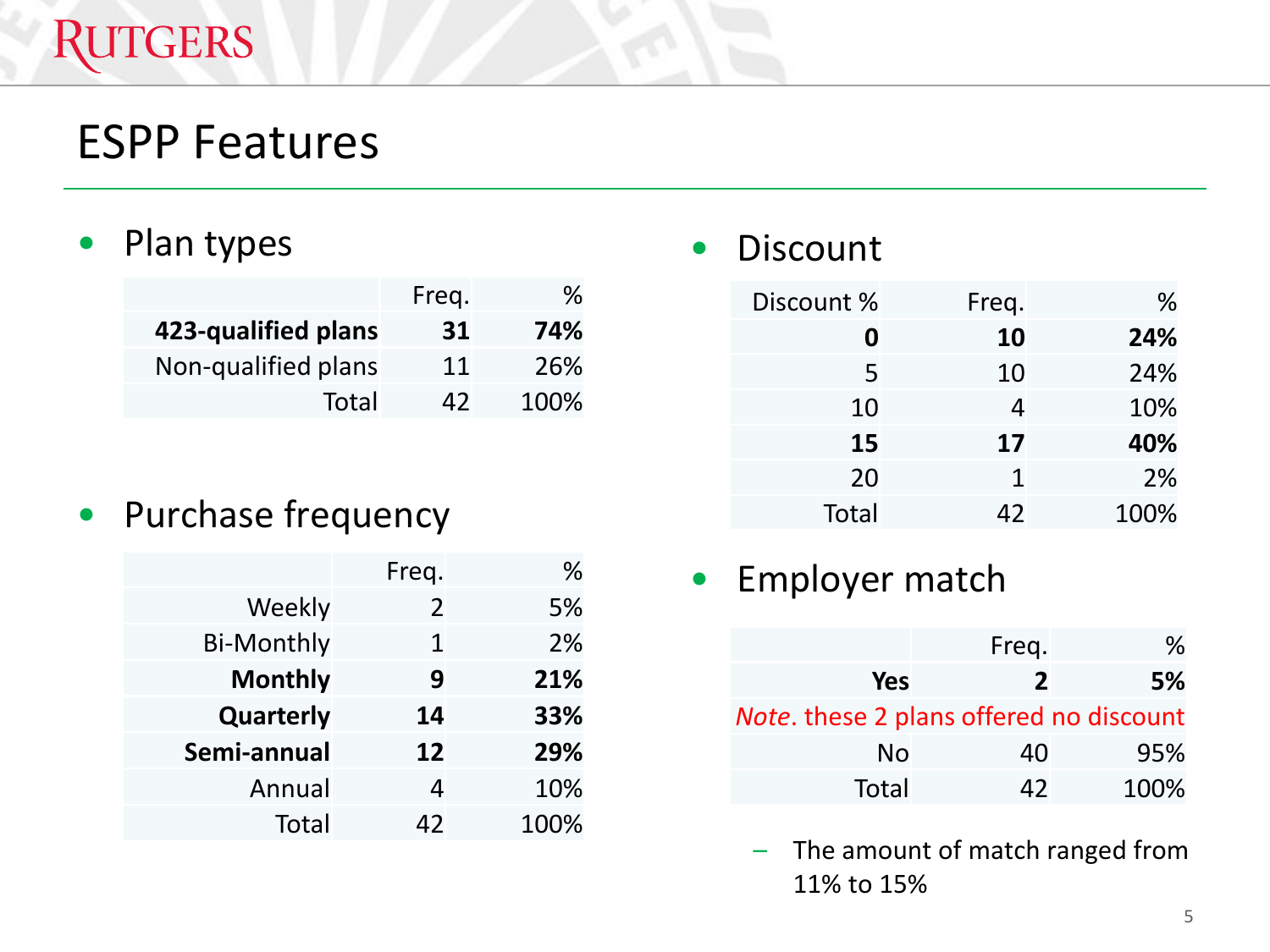## **RUTGERS**

## ESPP Features

- Value limit
	- The IRS rule: \$25,000 per year

| Value limit       | Freq. | ℅    |
|-------------------|-------|------|
| $\mathbf{\Omega}$ | q     | 22%  |
| 12,500            | 1     | 2%   |
| 25,000            | 32    | 76%  |
| Total             | 47    | 100% |

- Maximum # of shares
	- A limit to the # of shares allowed per year

| Yearly share limit | Freq.         | ∕∩   |
|--------------------|---------------|------|
| O                  | 39            | 94%  |
| 1,500              | 1             | 2%   |
| 50,000             | $\mathcal{L}$ | 4%   |
| Total              | 42            | 100% |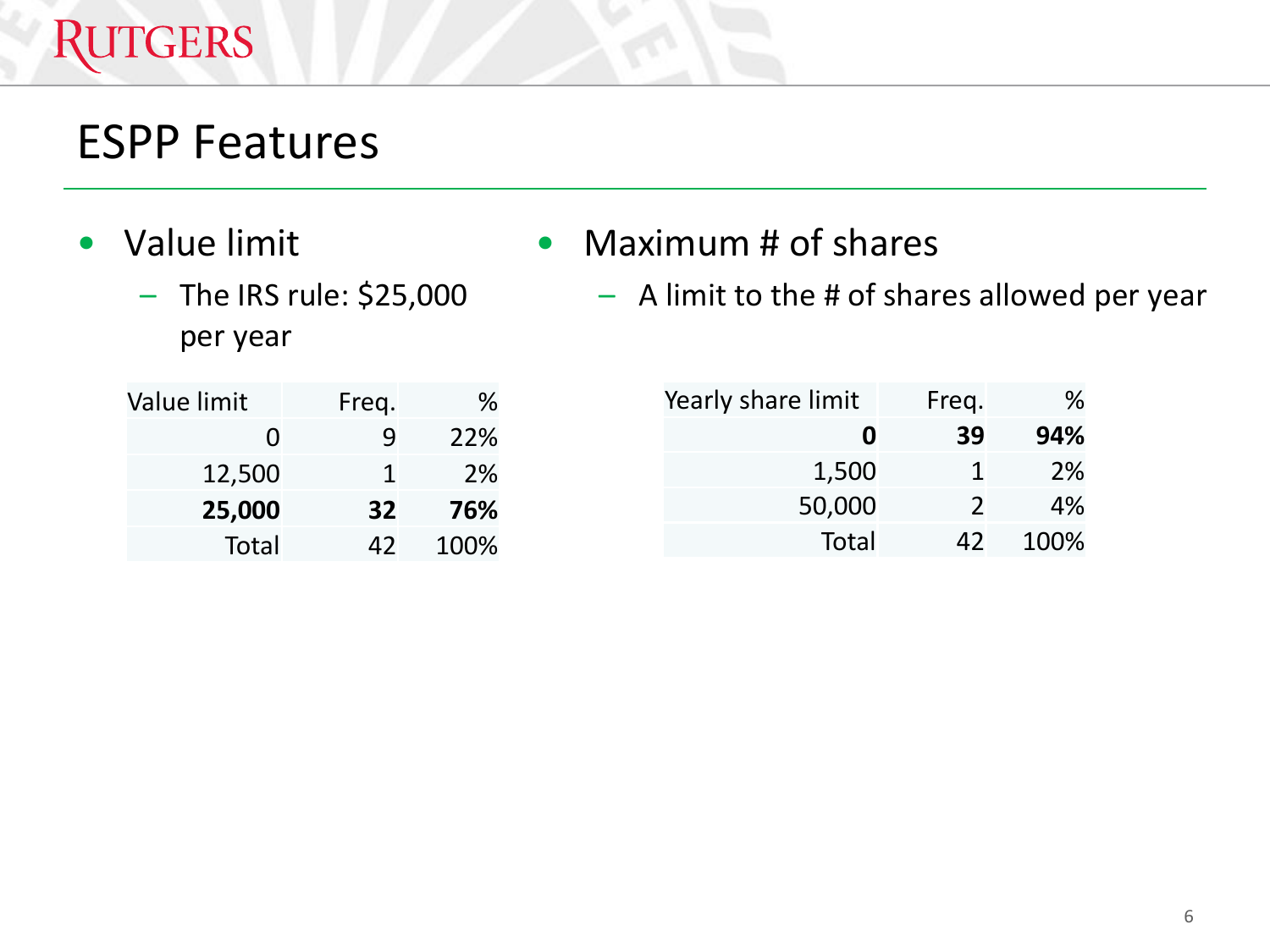## **GERS**

- Predicting the % of Contributing Employees for Each Purchase
	- Discount rate
		- On average, every 1% point increase in the discount rate (e.g., 10%  $\rightarrow$  11%) is associated with **7.5% increase** in the participation rate
		- An expected increase in the participation rate was slightly greater when the current discount rate was low (vs. high)
			- e.g., When a firm currently offers 1% (vs. 20%), it may observe a 7.8% (vs. 7.1%) increase in the participation rate if the firm provides additional 1% discount.

|               | Expected increase in the<br>participation rate for 1% |
|---------------|-------------------------------------------------------|
|               | Current increase in the discount                      |
| discount rate | rate                                                  |
| 1%            | 7.8%                                                  |
| 5%            | 7.6%                                                  |
| 10%           | 7.4%                                                  |
| 15%           | 7.3%                                                  |
| 20%           | 7.1%                                                  |

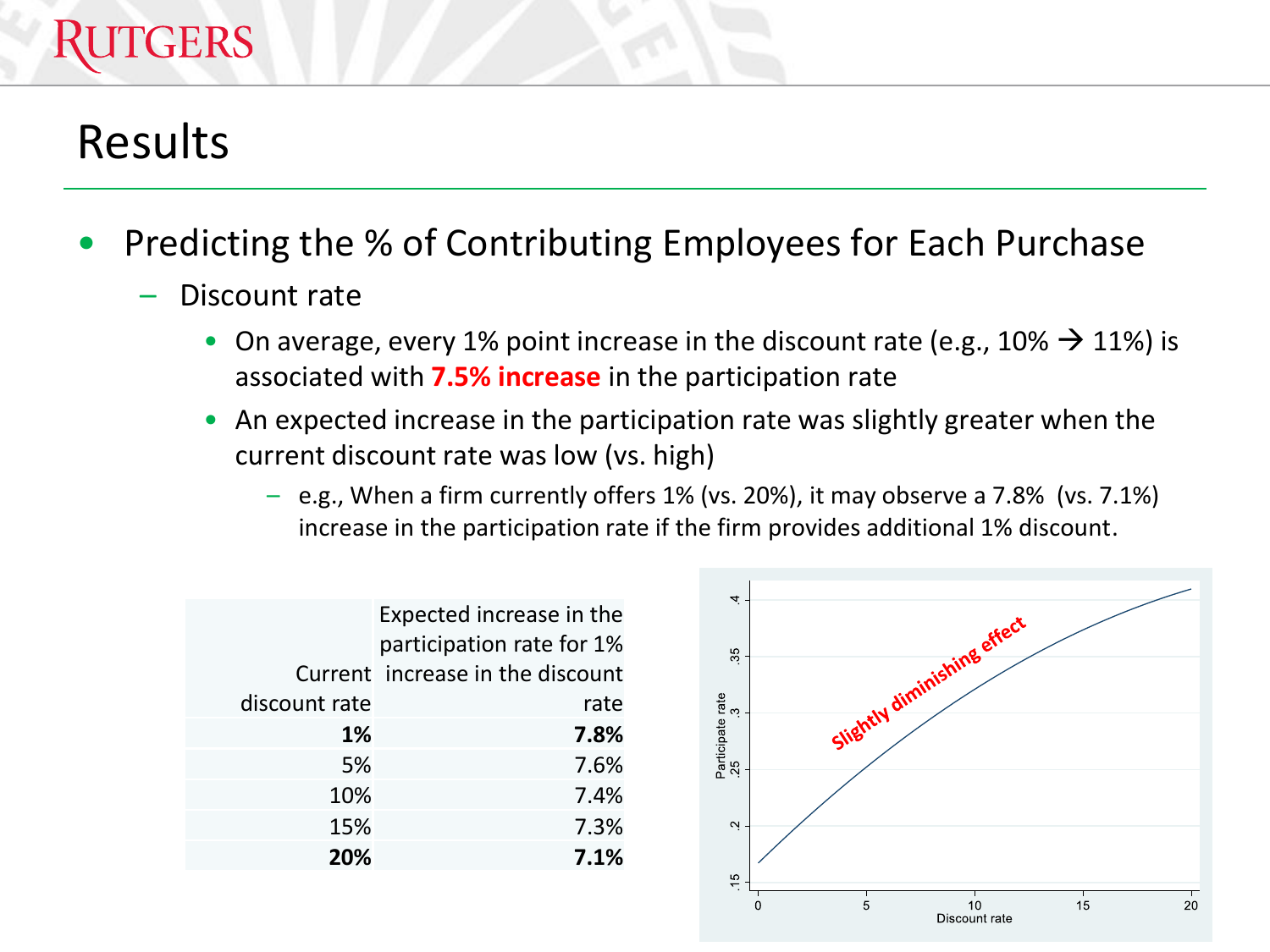# **GERS**

- Predicting the % of Contributing Employees for Each Purchase
	- Stock market performance
		- Measures
			- Trajectory (overall increase/decrease): the slope coefficient from a model regressing each firm's daily stock prices on time
			- Variability: the standard deviation of daily stock prices
		- Time frame
			- Qualified plans: stock price during the enrollment period (assumption: 6 months)
			- Open market plans: stock price for the past 6 months preceding each transaction
	- High volatility
		- Every 1% increase in the (average) daily price (\$) was associated with **2.7%** increase in the participation rate
	- Low volatility
		- Every 1% increase in the (average) daily price (\$) was associated with **4.8%** increase in the participation rate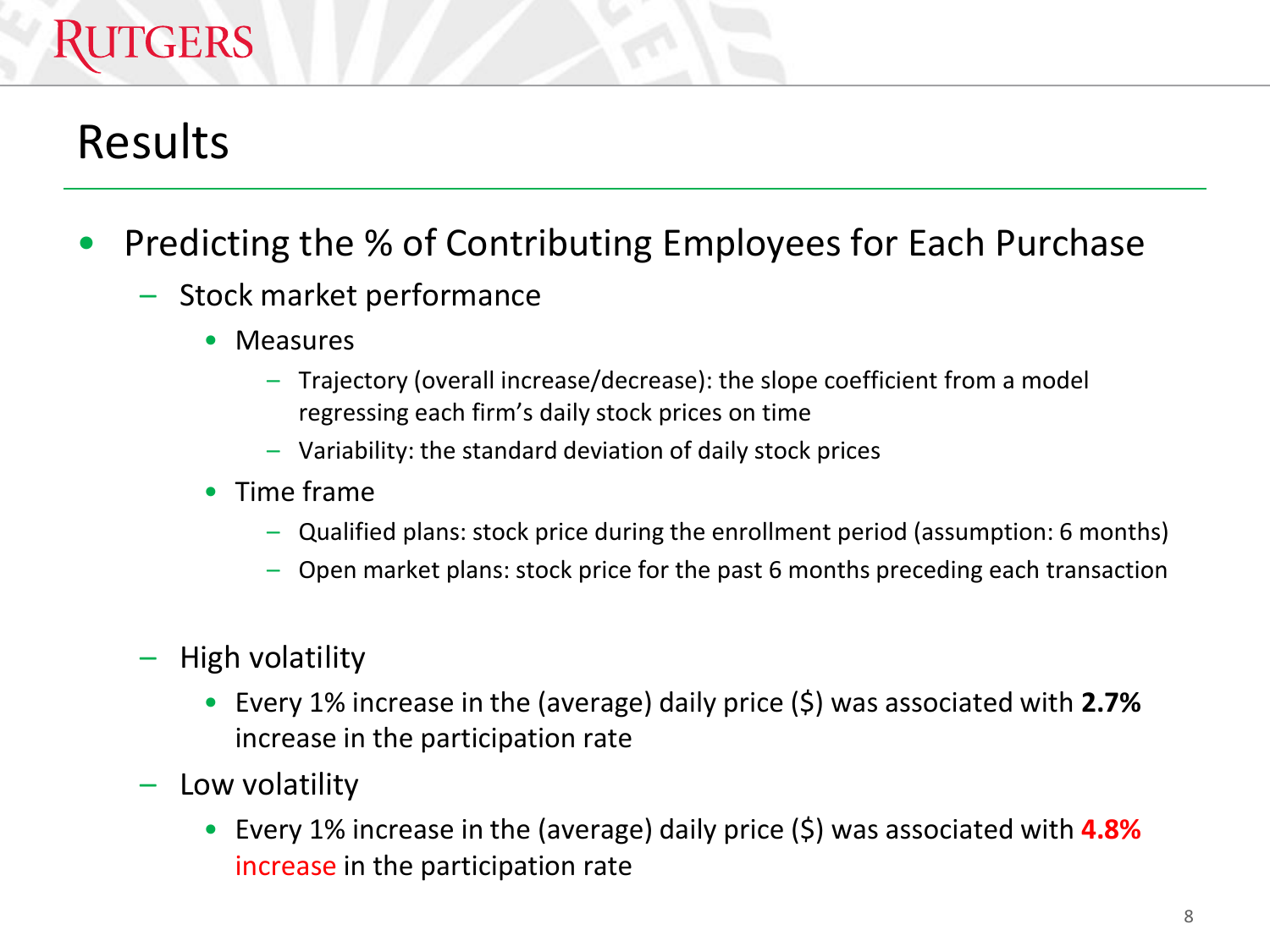# **TGERS**

- Predicting the % of Contributing Employees for Each Purchase
	- The Effects of COVID-19
		- The average participation rate increased from **23%** to **28%** before and after the onset of COVID-19
		- Possible explanation 1
			- Because of the decrease in eligible workers (e.g., layoff)?
			- No. Except for a few cases, there was basically no difference in the # of eligible workers before and after the onset of COVID-19.
		- Possible explanation 2
			- Because of changes in stock prices?
			- Probably not, because when I examined the effects of COVID-19 after controlling for stock prices (i.e., mean level, trajectory, and volatility), the participation rate displayed **even greater increase** during the pandemic (i.e., 2020 to present) relative to the rate during 2018-2019.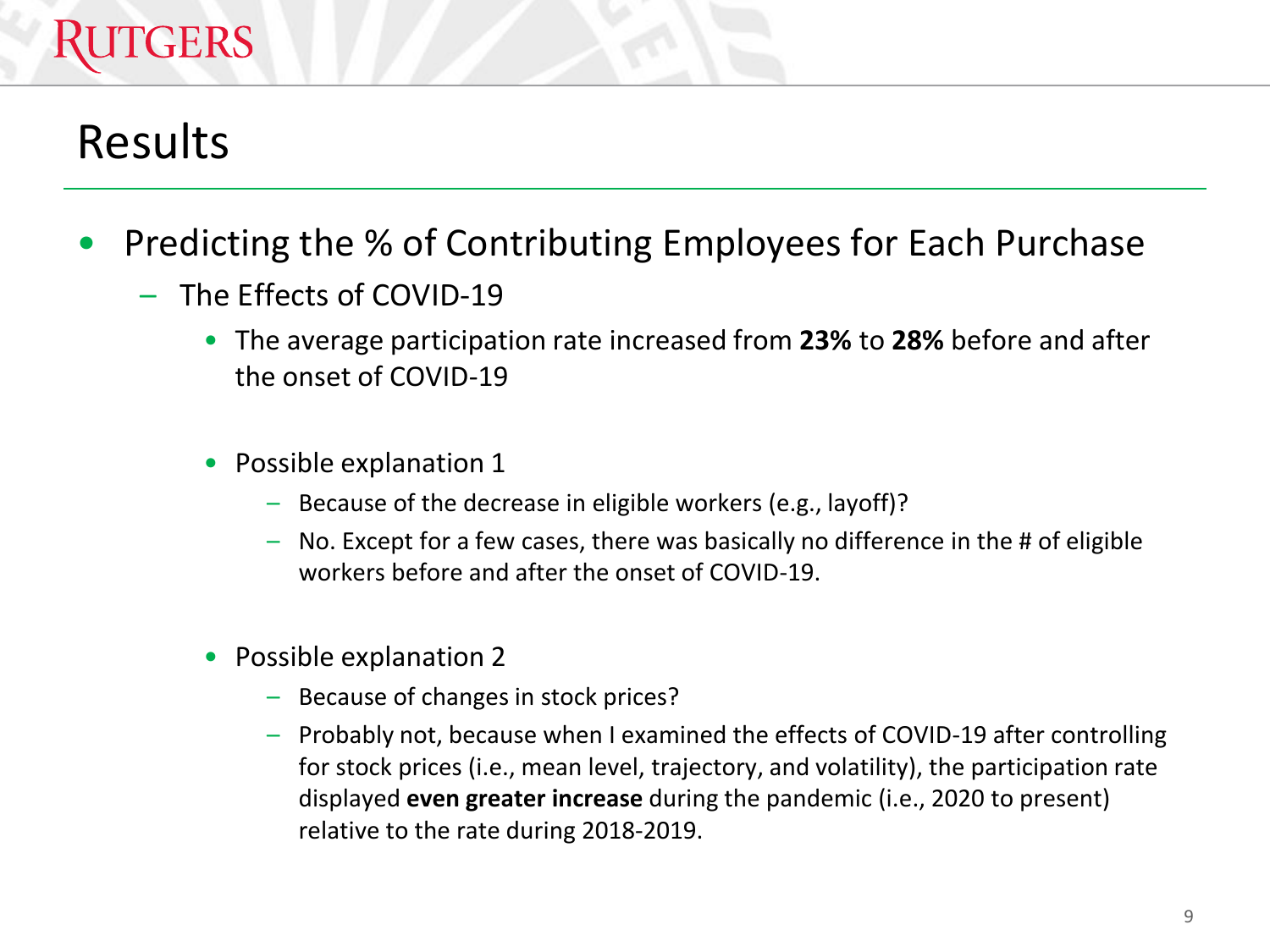# RUTGERS

- Predicting the % of Contributing Employees for Each Purchase
	- The Effects of COVID-19
		- Possible explanation 2 (continued)
			- May be related to "lowered stock prices + the **quality of management**"
				- » These firms experienced lowered stock prices due to COVID-19, but showed steady increases—at least no further decline—over time (except for a few firms; see below for examples).
			- Workers thus gained **stronger confidence** in the future of their firms while observing **lower stock prices**, thus participating more.

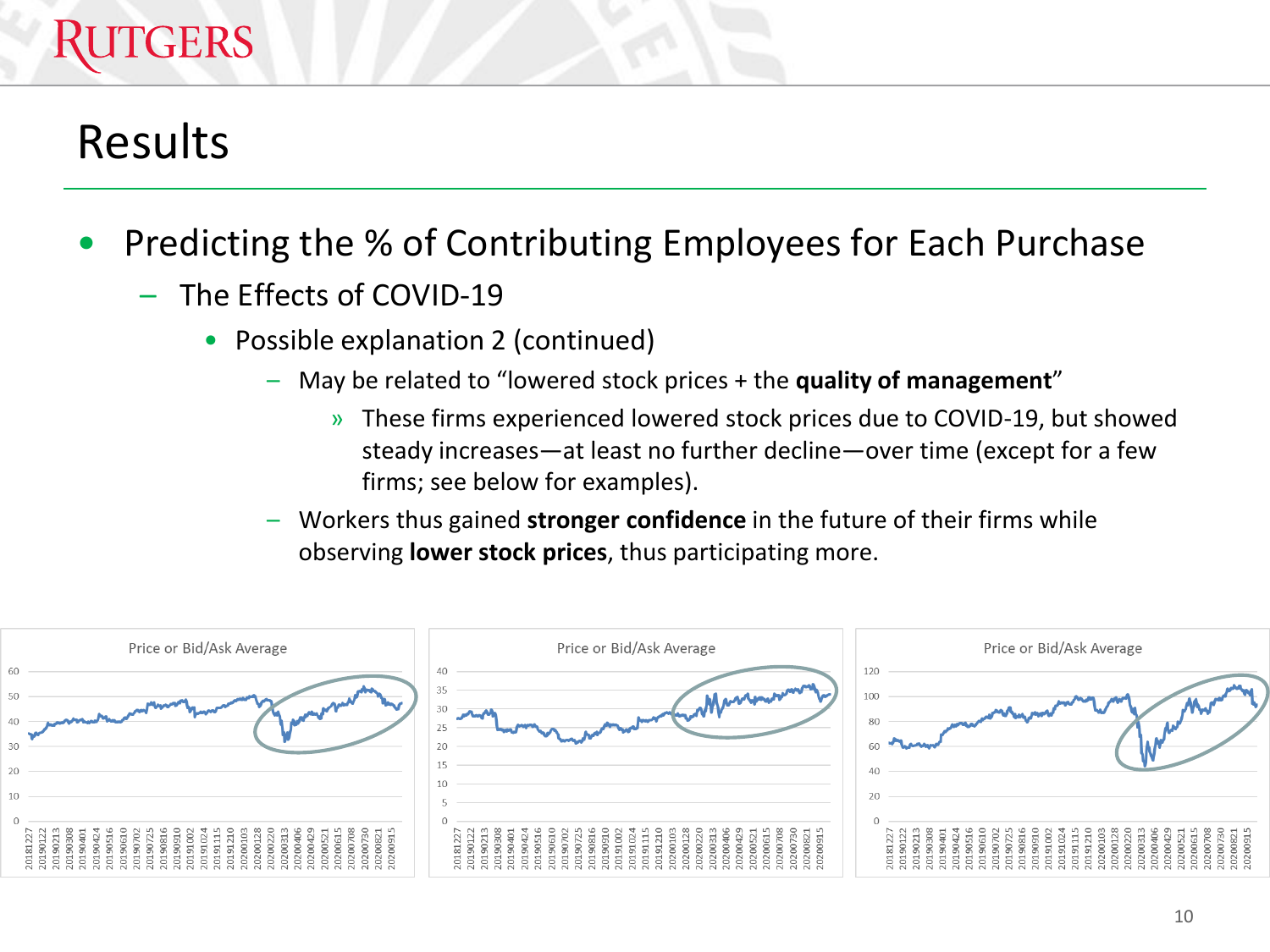## Implications and Future Research

- No threshold effect observed: No "10% or none"
	- Even a small discount rate can be appreciated!
	- Future research should replicate the findings + examine employee perceptions of the discount feature.
- The role of stock price volatility

GERS

- Workers tend to be risk averse.
- Workers may view ESPPs as a saving plan (vs. short-term investment).
- Future research should directly assess workers' attitudes toward risk and ESPPs